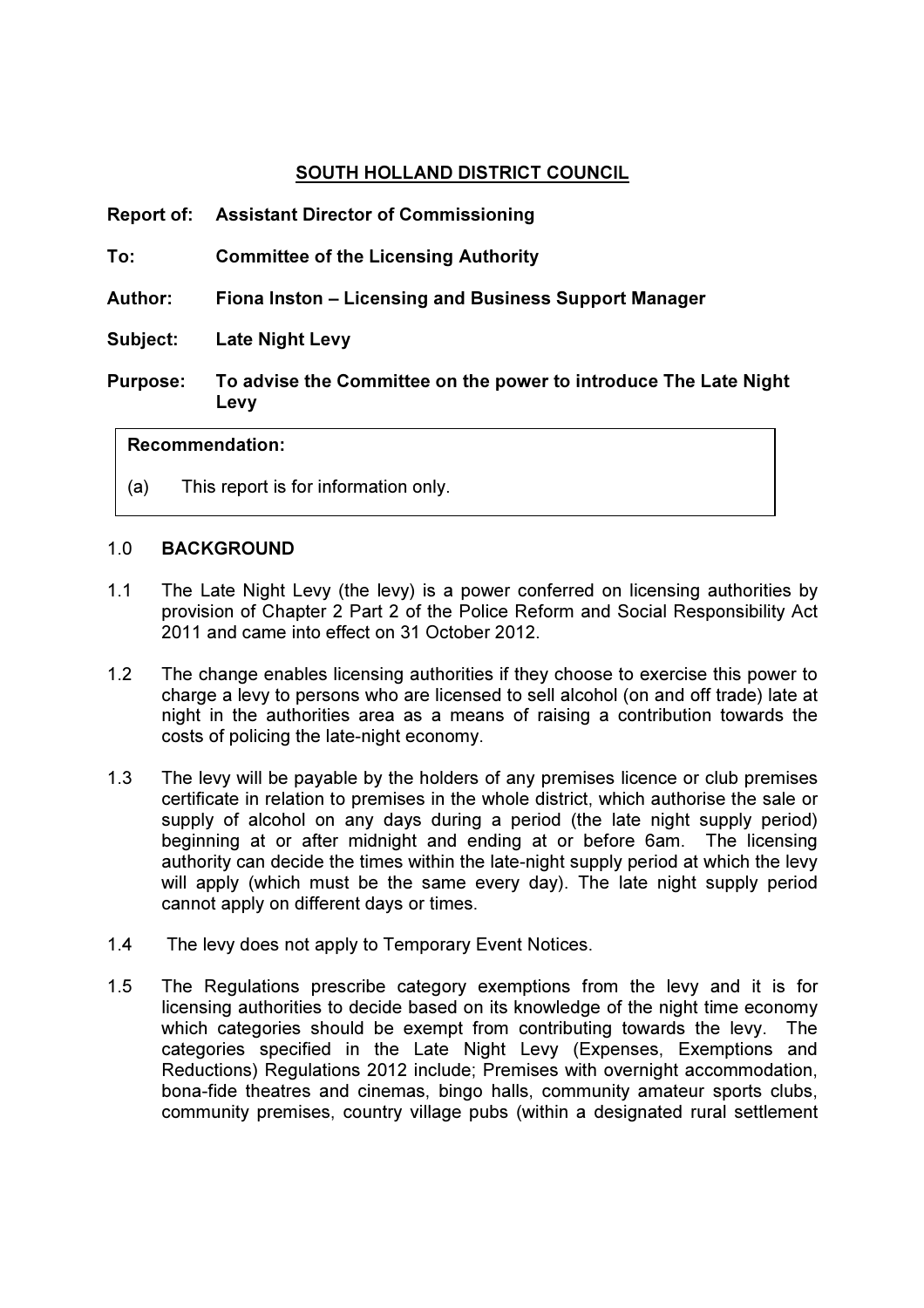with a population of less than 3,000), premises which have a relevant late night authorisation for New Years Eve and business improvement districts.

- 1.6 Money collected from the revenue must be split between the licensing authority and the Police Crime Commissioner. The licensing authority must pay at least 70 per cent of the net levy revenue to the police. There are no restrictions on what the police's portion of the levy revenue can be spent on, however this should be made transparent and it is recommended that discussions should take place between both authorities to discuss the police intentions for their share of the levy revenue.
- 1.7 The licensing authority will retain up to 30 per cent of the revenue to fund services it provides to tackle late night alcohol-related crime and disorder and services connected to the management of the late night economy. Costs incurred in connection with the introduction, administration and enforcement of the levy may be deducted prior to the levy revenue being apportioned between the police and the licensing authority.

## 2.0 ISSUES

- 2.1 The licensing authority if they are to consider introducing a levy should discuss the need for a levy with the Chief Officer of Police and the Police and Crime Commissioner.
- 2.2 Local residents can put forward their view and call for the implementation or not of the levy in their area.
- 2.3 The licensing authority should consider whether the levy would generate enough revenue to make it a viable option based on the number of premises licensed to sell alcohol during the late night supply period.

## 3.0 OPTIONS

- 3.1 The Committee of the Licensing Authority is requested to consider the contents of this report and be fully aware of the decision making process and criteria as necessary when looking at the option of whether to introduce a levy across the district.
- 3.2 A decision to introduce the levy should be referred to Full Council for approval.

## 4.0 REASONS FOR RECOMMENDATION

4.1 It is essential that members of the Committee of the Licensing Authority are aware of the new powers of the licensing authorities formed through the Police Reform and Social Responsibility Act 2011 to decide whether to consider introducing the Late Night Levy.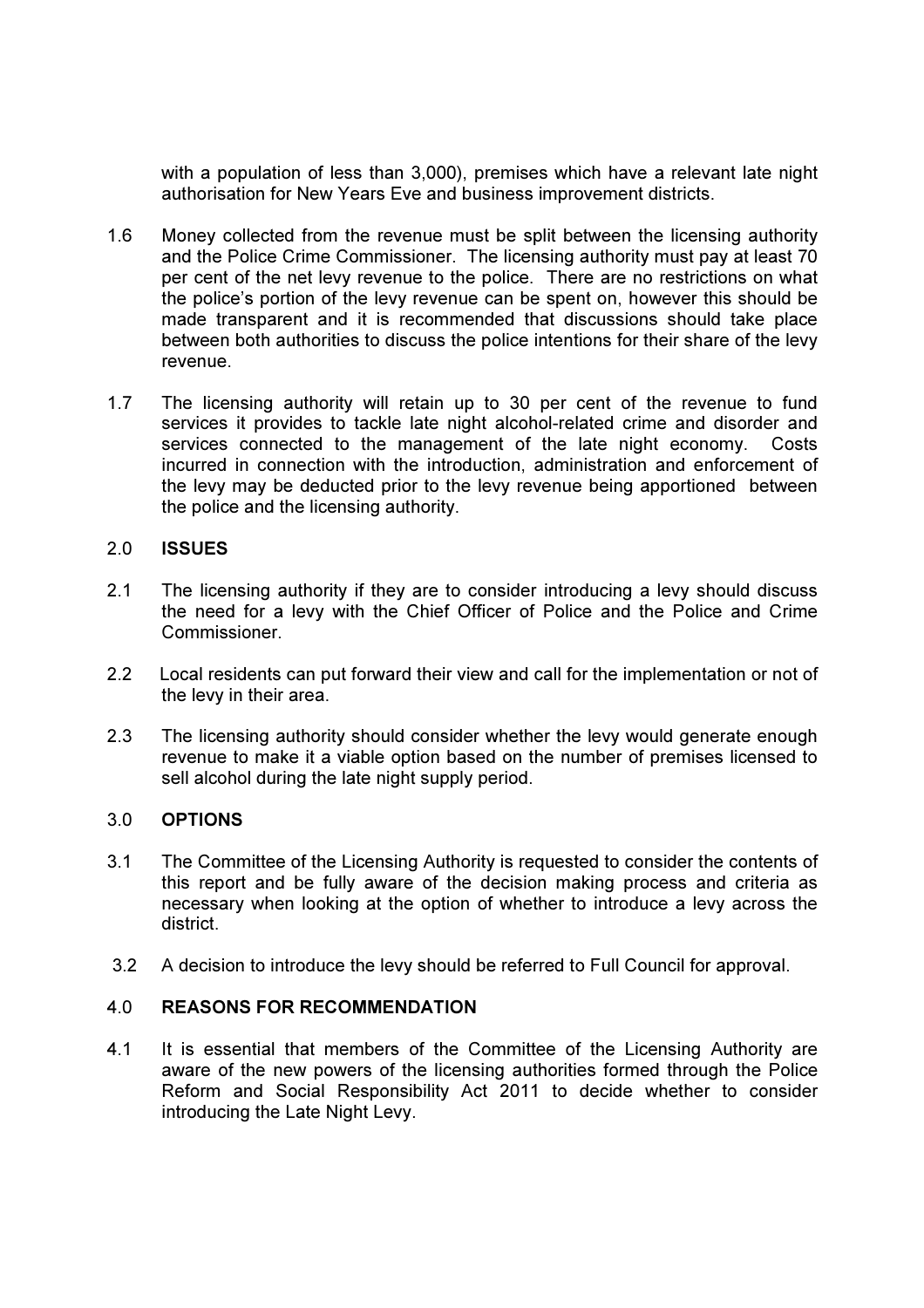## 5.0 EXPECTED BENEFITS

 The benefit is to provide members of the Committee of the Licensing Authority an update on significant legislative changes and the powers conferred to the licensing authority which may be relevant in further policy work or committee hearings associated with the Licensing Act 2003.

## 6.0 IMPLICATIONS

- 6.1 Legal
- 6.1.1 A decision to introduce a Late Night Levy made by the licensing authority may be subject to legal challenge.
- 6.2 Risks
- 6.2.1 None
- 6.3 Financial
- 6.3.1 The licensing authority will need to decide whether or not it believes it has a viable proposal to introduce the levy before incurring the costs associated with the formal consultation process.

## 6.4 Timescales

- 6.5 The Late Night Levy power came into effect on 31 October 2012
- 6.6 Equality and Diversity
- 6.6.1 None
- 6.7 Stakeholders/Consultation
- 6.7.1 None
- 6.8 Contracts
- 6.8.1 None
- 6.8.1 Section 17, Crime & Disorder Act 1998
- 6.9.1 None
- 6.9 Other